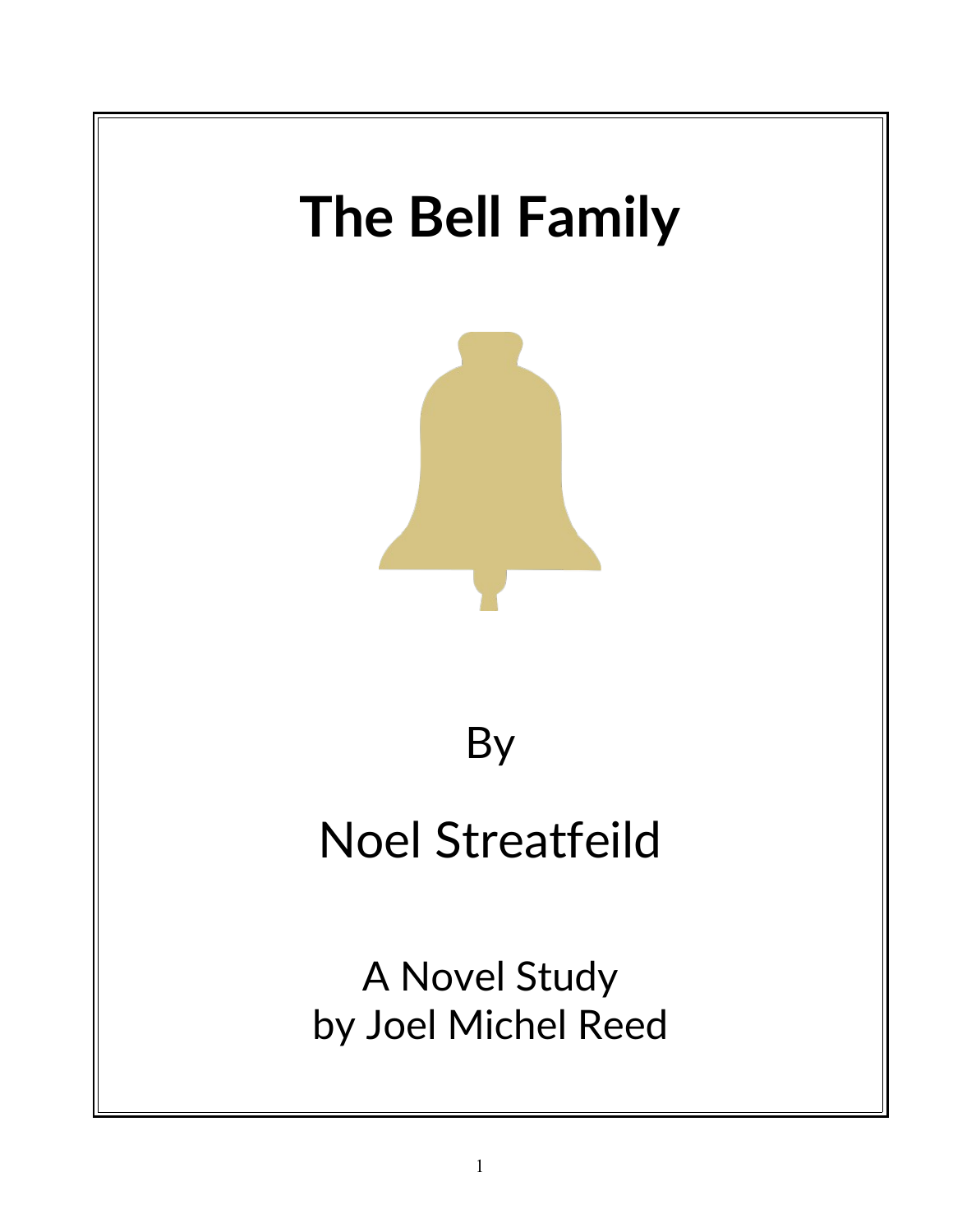*By Noel Streatfeild*



**Table of Contents**

| <b>Suggestions and Expectations</b> | 3  |
|-------------------------------------|----|
|                                     |    |
| List of Skills                      | 4  |
|                                     |    |
| Synopsis / Author Biography         | 5  |
|                                     |    |
| <b>Student Checklist</b>            | 6  |
|                                     |    |
| Reproducible Student Booklet        |    |
|                                     |    |
| Answer Key                          | 54 |

**About the author:** Joel Reed has over 70 published novel studies and is the author of four  $|$ novels. For information on his work and literature, please visit  $\overline{\color{black}$  [www.reednovelstudies.com](http://www.reednovelstudies.com/)

> Copyright © 2014 Joel Reed Revisions Completed in 2022 All rights reserved by author. Permission to copy for single classroom use only. Electronic distribution limited to single classroom use only. Not for public display.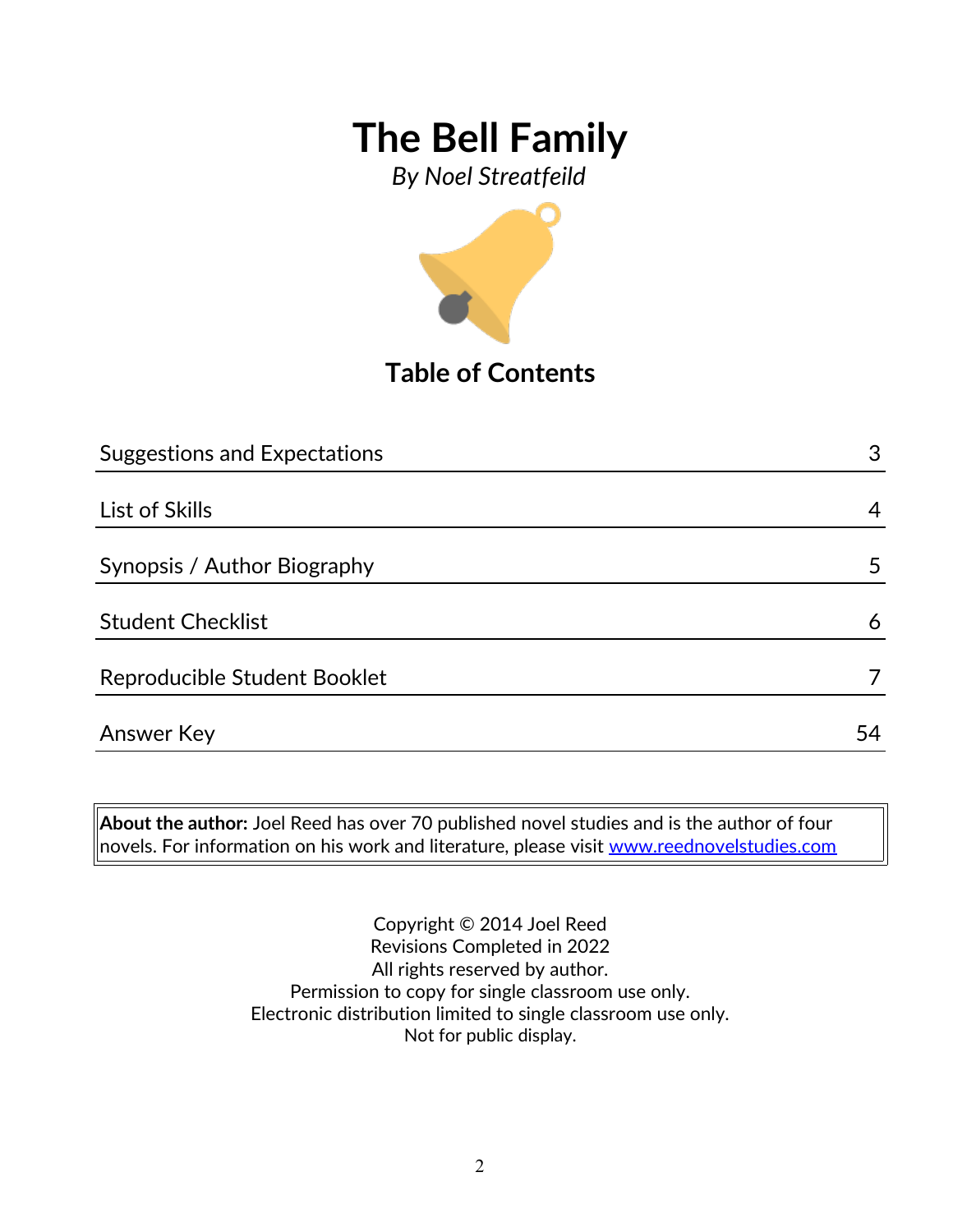*By Noel Streatfeild*



### **Suggestions and Expectations**

This curriculum unit can be used in a variety of ways. Each chapter of the novel study focuses on 1 or 2 chapters and is comprised of five of the following different activities:

- Before You Read
- Vocabulary Building
- Comprehension Questions
- Language Activities
- **Extension Activities**

### **Links with the Common Core Standards (U.S.)**

Many of the activities included in this curriculum unit are supported by the Common Core Standards. For instance the *Reading Standards for Literature, Grade 5*, makes reference to a) determining the meaning of words and phrases. . . including figurative language;

- b) explaining how a series of chapters fits together to provide the overall structure;
- c) compare and contrast two characters;
- d) determine how characters … respond to challenges;
- e) drawing inferences from the text;
- f) determining a theme of a story . . . **and many others.**

A principal expectation of the unit is that students will develop their skills in reading, writing, listening and oral communication, as well as in reasoning and critical thinking. Students will also be expected to provide clear answers to questions and well-constructed explanations. It is critical as well that students be able to relate events and the feelings of characters to their own lives and experiences and describe their own interpretation of a particular passage.

A strength of the unit is that students can work on the activities at their own pace. Every activity need not be completed by all students. A **portfolio cover** is included (p.7) so that students may organize their work and keep it all in one place. A **Student Checklist** is also included (p.6) so that a record of completed work may be recorded.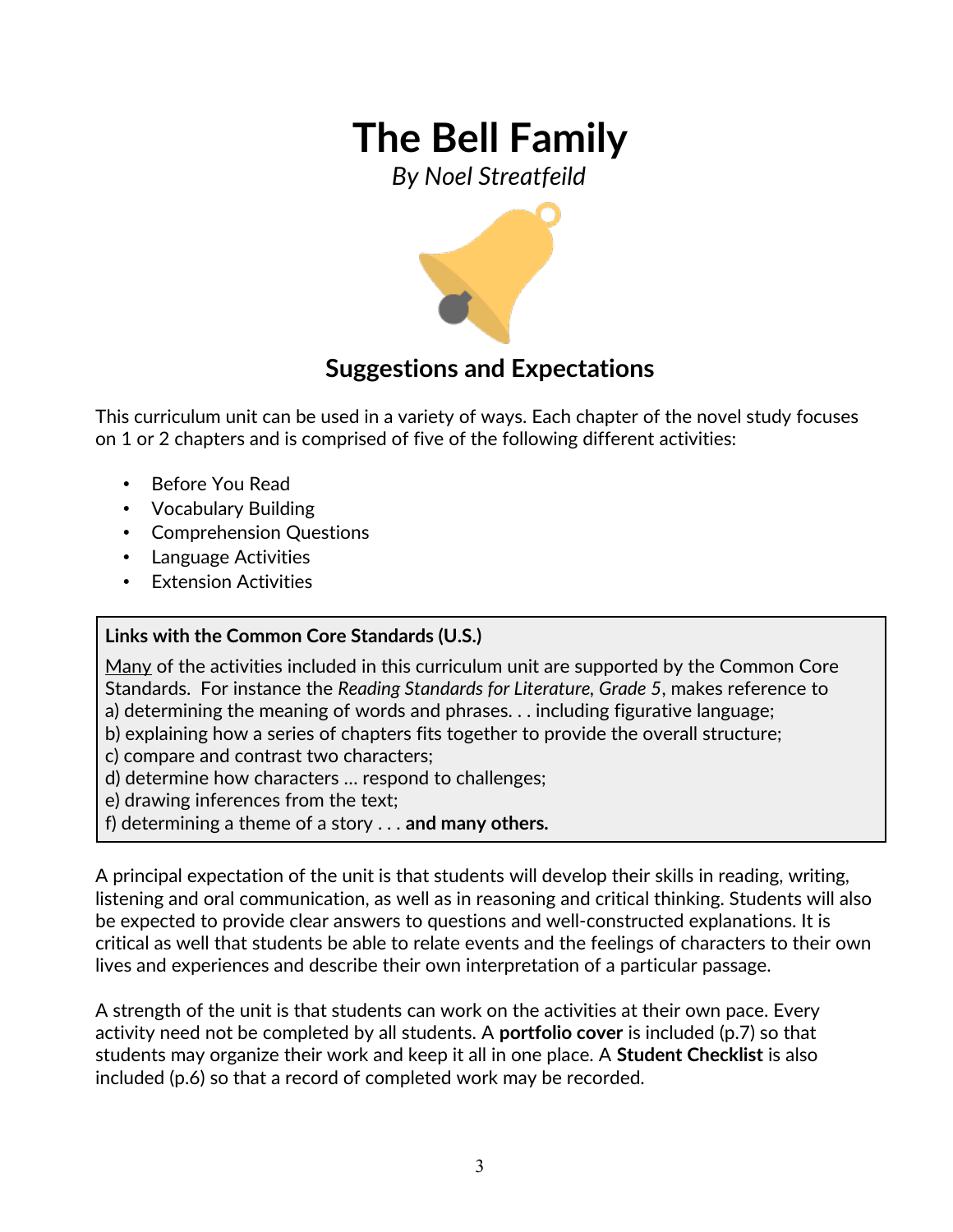### *By Noel Streatfeild*

## **List of Skills**

#### **Vocabulary Development**

- 1. Locating descriptive words/phrases 8. Use of singular / plural nouns
- 2. Listing synonyms/antonyms 9. Listing compound words
- 3. Identifying/creating *alliteration* 10. Identifying parts of speech
- 
- 5. Identifying syllables 12. Listing homonyms
- 
- 7. Identify *personification* 14. Identify *anagrams*

#### **Setting Activities**

1. Summarize the details of a setting

#### **Plot Activities**

- 1. Complete a *time line* of events 3. Identify *cliffhangers*
- 

#### **Character Activities**

- 
- 2. Identify the protagonist/antagonist

### **Creative and Critical Thinking**

- 
- 2. Write a newspaper story **7. Write a book review**
- 
- 4. Conduct an interview 9. Write a short story
- 5. Write a poem.

### **Art Activities**

- 
- 
- 
- 
- 
- 4. Use of capitals and punctuation 11. Determining alphabetical order
	-
- 6. Identify *foreshadowing*. 13. Identify/create *similes*
	-

- 
- 2. Identify conflict in the story 4. Identify the climax of the novel.
- 1. Determine character traits 3. Relating personal experiences
- 1. Research 6. Write a description of personal feelings
	-
- 3. Participate in a talk show 8. Complete an Observation Sheet
	-
- 1. A Storyboard **1.** A Storyboard **1.** A Storyboard
- 2. Create a collage 5. Create a comic strip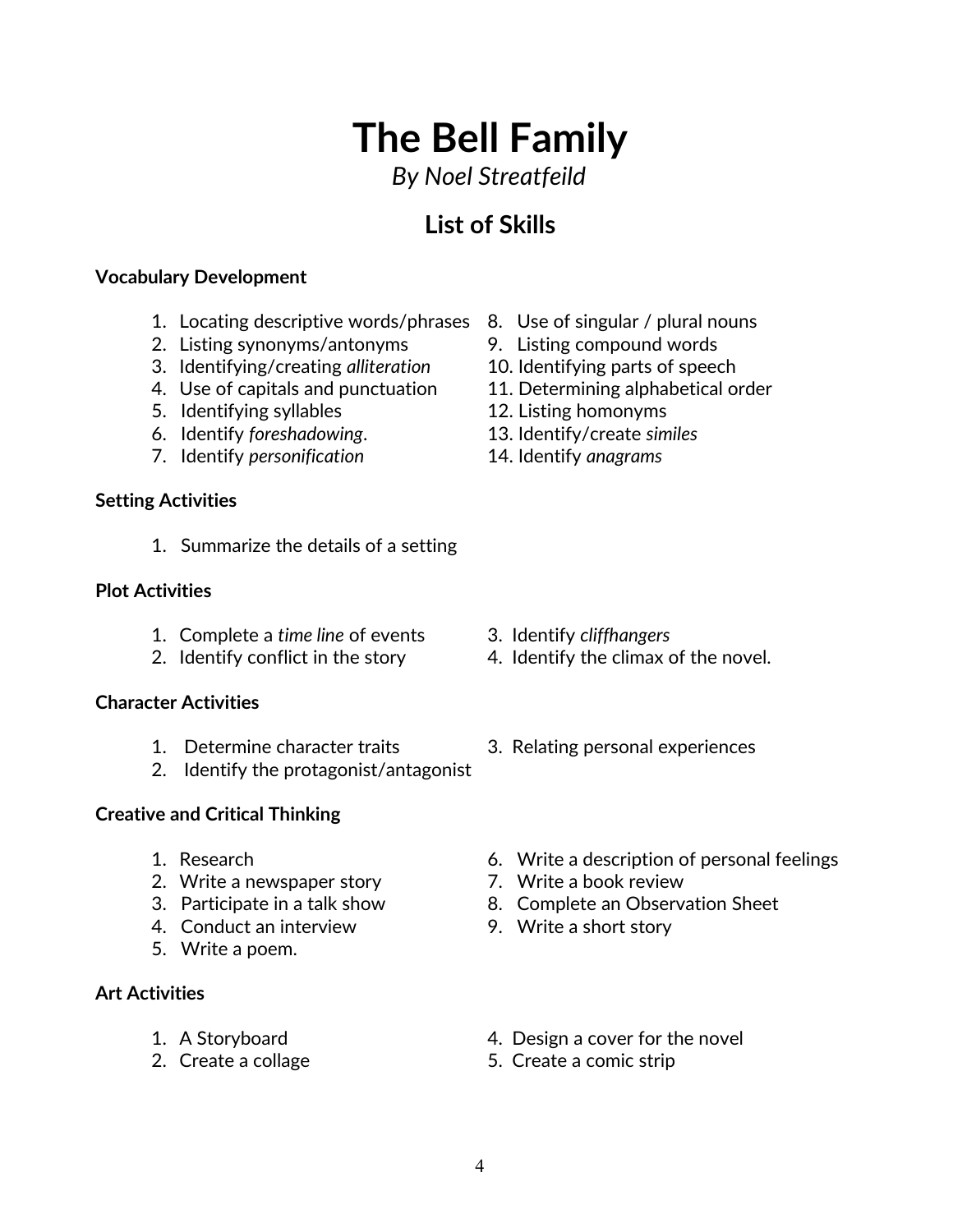*By Noel Streatfeild*

### **Synopsis**

 Meet the big, happy Bell family who live in the vicarage at St. Mark's. Father is a reverend, Mother is as kind as kind can be. Then there are all the children – practical Paul, dancing Jane, mischievous Ginnie, and finally the baby of the family, Angus, whose ambition is to own a private zoo (he has already begun with his six boxes of caterpillars). And not forgetting Esau, a sure fire competitor for the most beautiful dog in Britain. (Courtesy of the publisher)

> Other helpful information can be found on the following website: http://en.wikipedia.org/wiki/Noel\_Streatfeild

#### **Author Biography** *Noel Streatfeild*

 **Mary Noel Streatfeild** (24 December 1895 – 11 September 1986), was an English author, best known for children's books including the "Shoes" series inaugurated by *Ballet Shoes* (1936).

 She was born in Sussex, England, the second of five children of William Streatfeild, later the Bishop of Lewes. Her life is described in three semi-autobiographical novels: *A Vicarage Family***,** *Away from the Vicarage* and *Beyond the Vicarage***.** Noel was considered the "plain" sister in her family, but she shone in performances with her sisters for charity. Upon reaching adulthood she sought a career in theatre, and gained ten years



of experience as an actress, working for the Charles Doran and Arthur Bourchier companies. Her familiarity with the stage was the basis for many of her popular books for children, which are often about children struggling with careers in the arts.

 Her first children's book was *Ballet Shoes***,** published by J.M. Dent in 1936. She recalled, "The story poured off my pen, more or less telling itself ... I distrusted what came easily and so despised the book." It was a commended runner-up for the inaugural *Carnegie Medal* from the *Library of Congress,* recognizing the year's best British children's book, and it launched a successful career in writing for children. For her third book and third "Shoes" novel, *The Circus Is Coming* (*Circus Shoes*), she won the 1938 Carnegie Medal.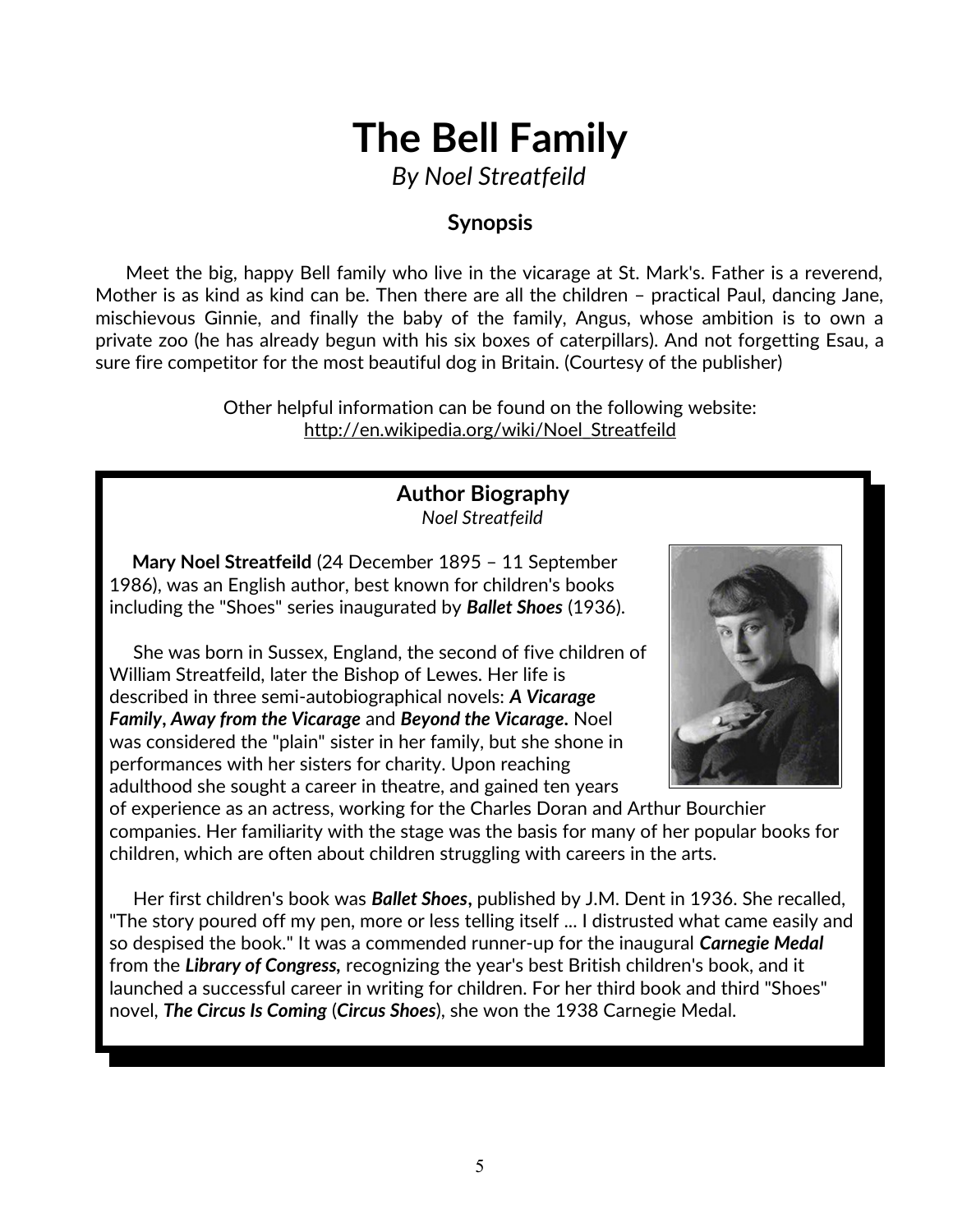*By Noel Streatfeild*



**Student Checklist**

Student Name

| Assignment | Grade / Level | Comments |
|------------|---------------|----------|
|            |               |          |
|            |               |          |
|            |               |          |
|            |               |          |
|            |               |          |
|            |               |          |
|            |               |          |
|            |               |          |
|            |               |          |
|            |               |          |
|            |               |          |
|            |               |          |
|            |               |          |
|            |               |          |
|            |               |          |
|            |               |          |
|            |               |          |
|            |               |          |
|            |               |          |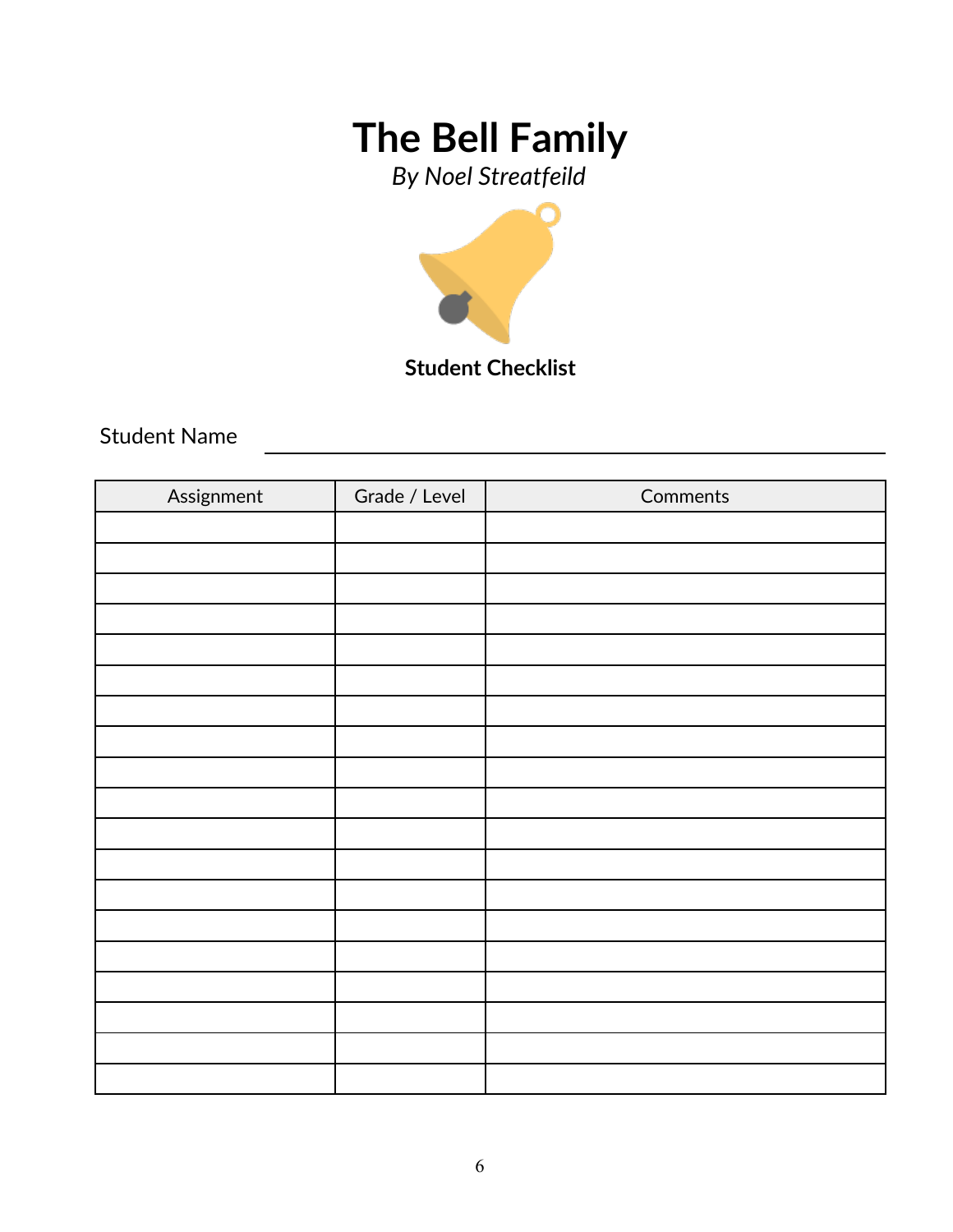

# *By Noel Streatfeild*

Name: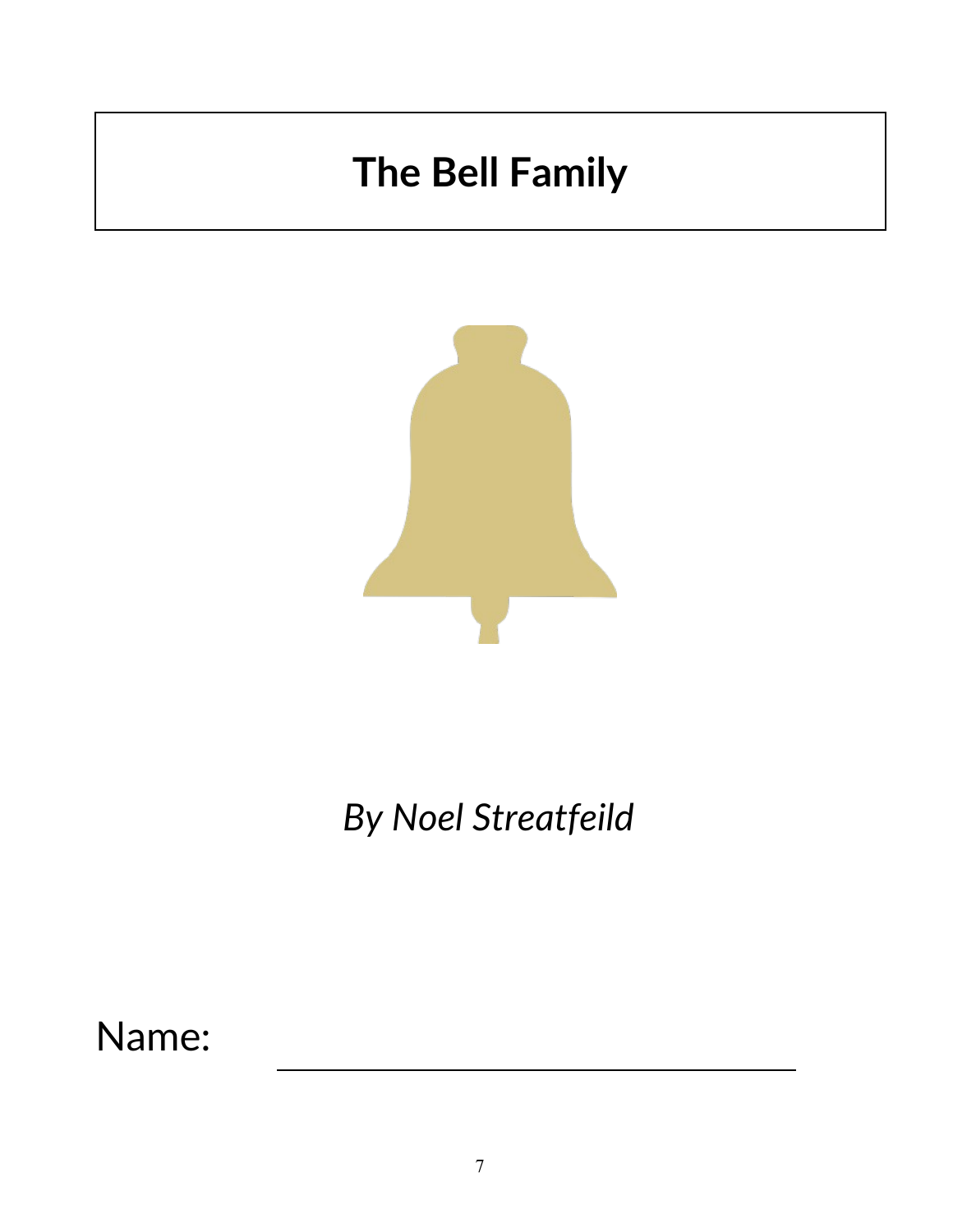*By Noel Streatfeild*



**Chapter 1**

# **Before you read the chapter**:

Briefly predict what you believe the plot-line of *The Bell Family* will be about.



### **Vocabulary:**

Draw a straight line to connect the vocabulary word to its definition. Remember to use a straight edge (like a ruler).

- 
- 
- 
- 
- 
- 
- 
- 
- 
- 
- 1. Continuous **A. The primary residence of a church leader.**
- 2. Cathedral B. A hard reddish-brown timber.
- 3. Mahogany C. A viral disease found in some animals.
- 4. Habitable D. A strong desire to achieve something.
- 5. Distemper E. Something unpleasant or of poor quality.
- 6. Vicarage F. Forming a series with no interruption.
- 7. Rambling The G. To speak at length during a conversation.
- 8. Ambition **H.** Suitable or good enough to live in.
- 9. Atrocious **I. The primary church of a diocese.**
- 10. Specialist J. A person, normally a doctor, who is trained in a particular branch of medicine.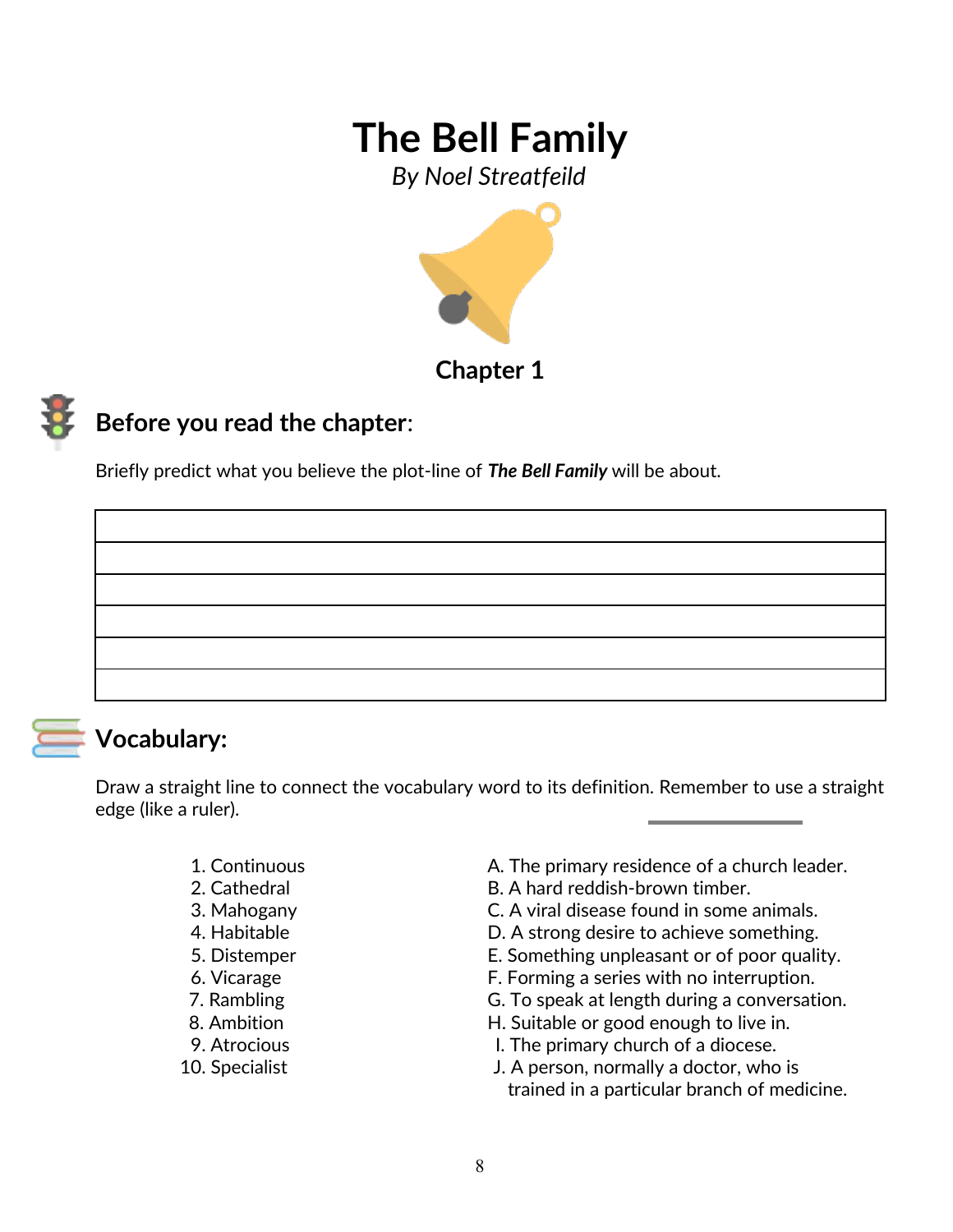

1. Briefly describe the setting of Chapter One.

#### 2. Define the terms V*icarage* and *Parson*.

| Vicarage |  |
|----------|--|
|          |  |
| Parson   |  |
|          |  |

 b. What do you think it would be like to live in a *vicarage*? Do you think you would enjoy the experience? Why or why not?

3. Which careers did the following characters from our novel pursue?

| <b>Alex</b>   |  |
|---------------|--|
| <b>Alfred</b> |  |

b. How did Alex's father react to hearing about his career choice?

- - 4. Why did the Bell family name their puppy *Esau*?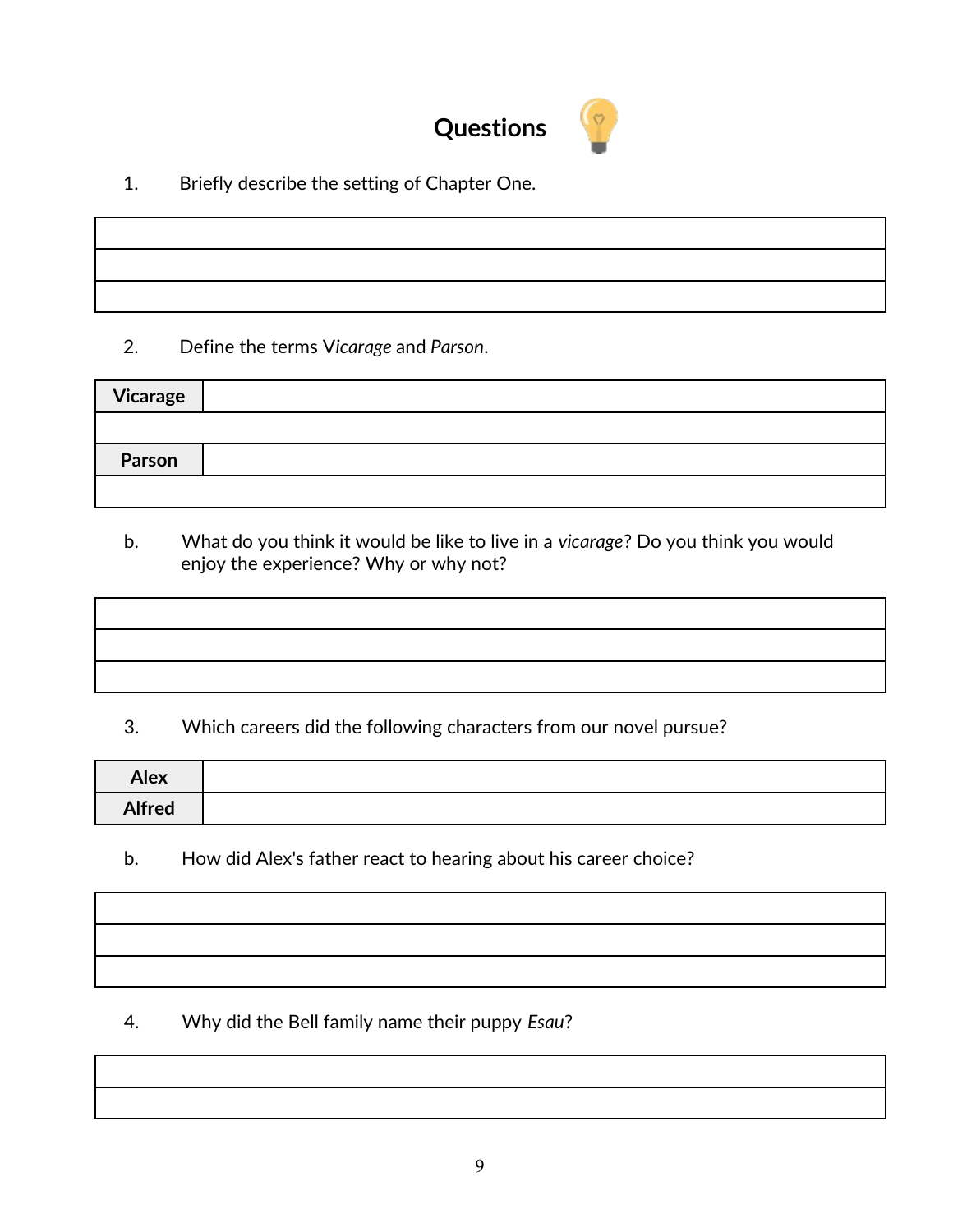# **Language Activity**



**A**. Many authors seem to enjoy using **alliteration -** a literary device where the author **r**epeats the same sound at the beginning of several words. Here's an example of an alliteration: "... **g**rousing, **g**rouching, **g**rumbling about something or other."

Using your imagination, create your own examples of **alliteration** using three of the following topics. Each example must contain a minimum of three words.

| Ballet dancing.                   |  |
|-----------------------------------|--|
| Children playing.                 |  |
| One from your<br>own imagination. |  |

### **B. What do you think?**

The Bell Family are forced to live in poverty as a result of their father's career. What sort of adjustments do you think the family will have to make in order to accommodate this lifestyle? How might their lives differ from that of a more wealthy family?



| the contract of the contract of the contract of the contract of the contract of |  |  |
|---------------------------------------------------------------------------------|--|--|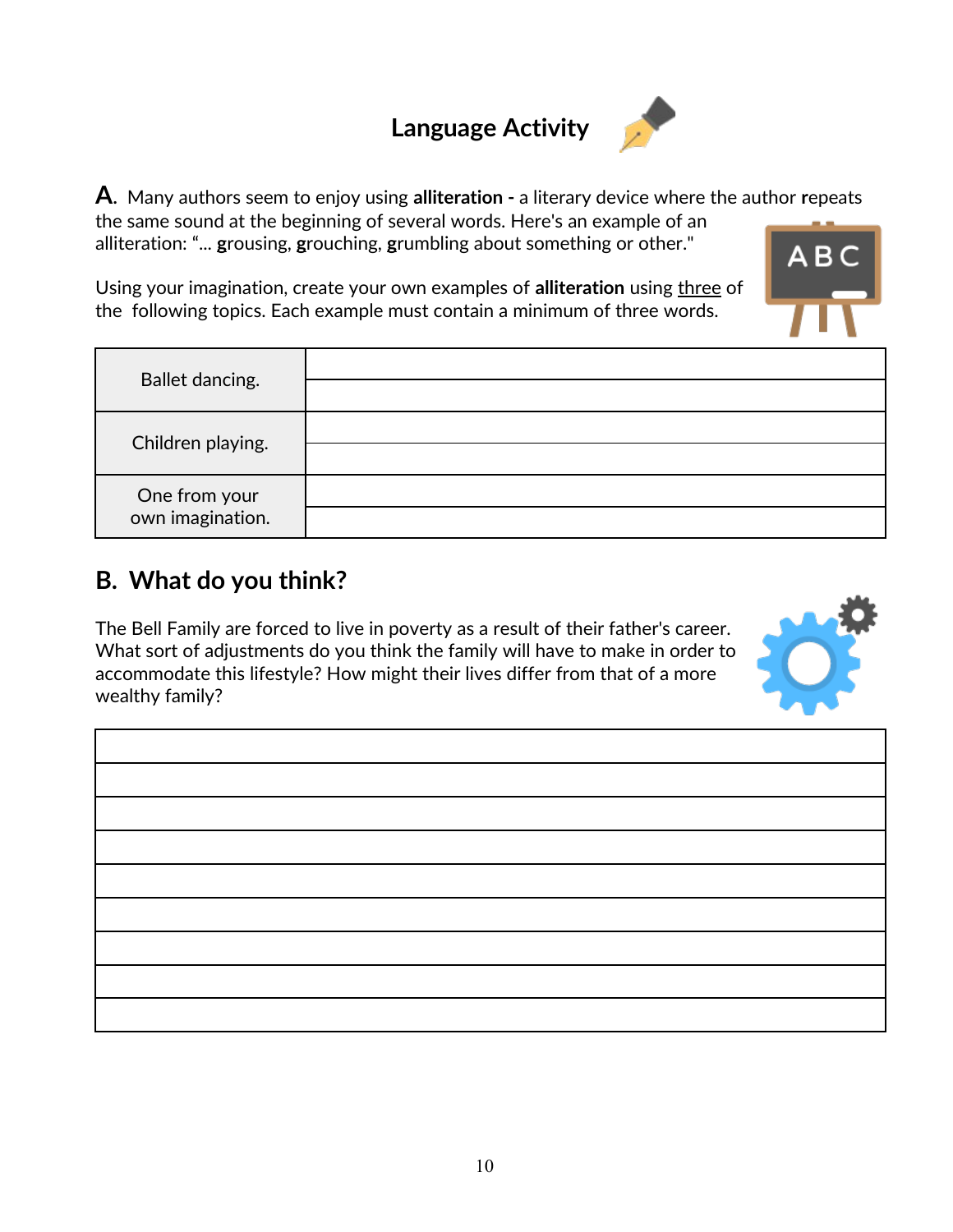### **C. Homonyms**

Homonyms are words which sound the same but have different meanings. An example is *bait* and *bate*. These chapters feature words which are examples of homonyms. In the chart below, create sentences which show the meaning of each set of homonyms.

#### **Example 1**

| Homonyms   | Sentence |
|------------|----------|
| $ 1.$ Here |          |
| $ 2.$ Hear |          |

#### **Example 2**

| Homonyms Sentence |  |
|-------------------|--|
| $ 1.$ Shoe        |  |
| $ 2.$ Shoo        |  |

# **D. KWS Chart**

There is a countless variety of careers found across the world. Here's a list of several common career choices; doctor, nurse engineer, police officer, firefighter, accountant, teacher, writer, receptionist, carpenter, dancer, electrician, sales clerk, dentist, pilot, and even acting is considered to be a potential career choice! Your task is to choose a career and list any helpful details which would assist someone who is researching your chosen career.



**Career**

| <b>What I Know</b> | <b>What I Want To Learn</b> | <b>Possible Sources</b> |
|--------------------|-----------------------------|-------------------------|
|                    |                             |                         |
|                    |                             |                         |
|                    |                             |                         |
|                    |                             |                         |
|                    |                             |                         |
|                    |                             |                         |